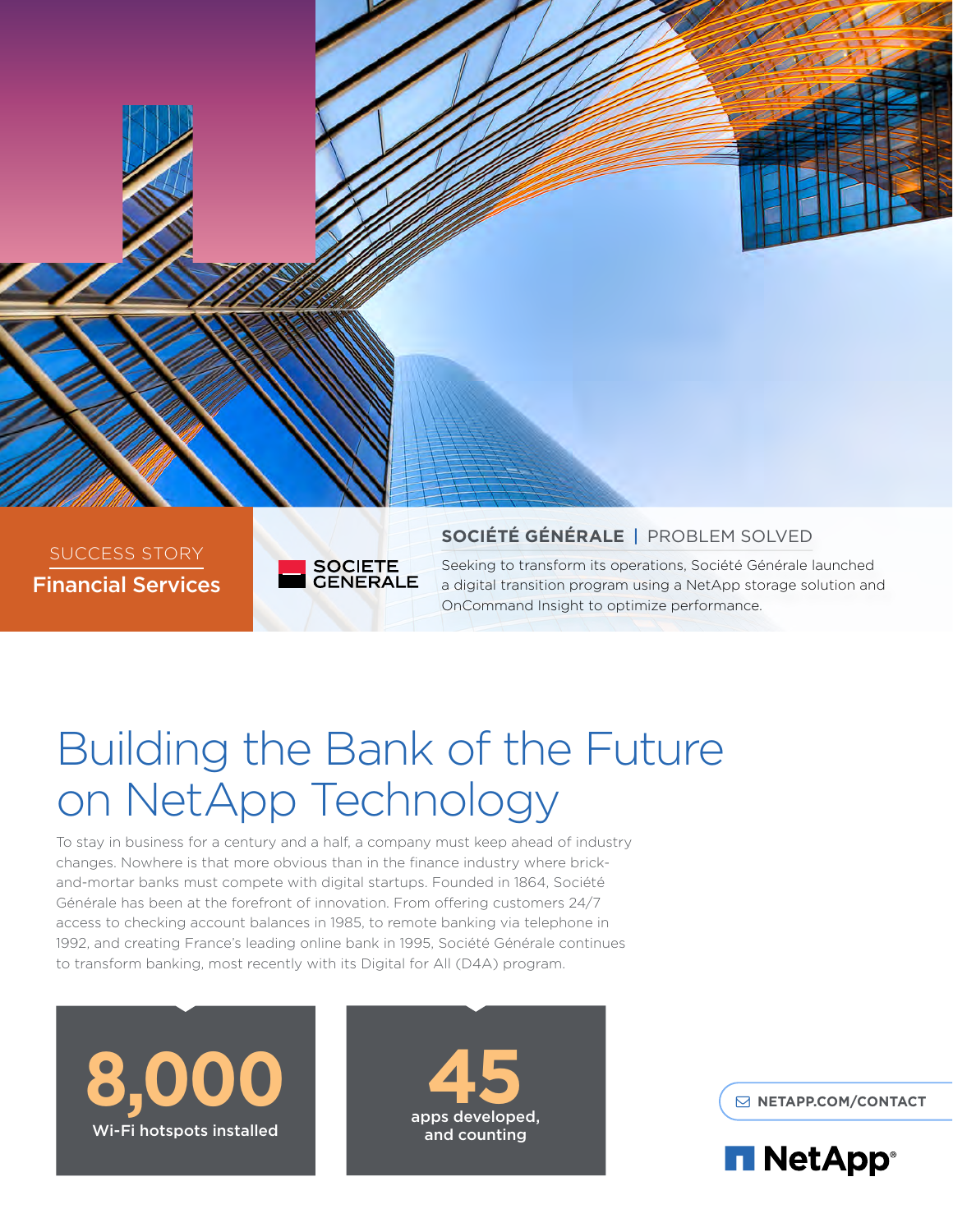"Through OCI, we leverage advanced analytics to monitor, and master our systems. We can manage load peaks and make sure at the end of the day we've avoided issues and a high-quality service is provided to our customers."

Thierry Pinart

Deputy CEO, Investment Banking Private Banking, and Investor Services, Société Générale

In conjunction with its 150th anniversary, Société Générale launched its Digital for All program in 2014. The program aimed to accelerate the bank's digital transformation by revitalizing its work collaboration methods, creating closer customer relationships, and better addressing customer needs—with the ultimate goal of providing better customer and employee service through agility and quicker time-to-market.

Tapping the entrepreneurial mindset of its staff, Société Générale asked employees to imagine the bank of the future and share their ideas of what that meant. This request produced thousands of ideas about remote working, digital safes, internal wikis, posttrade banking, and more. To move forward with that vision, Société Générale relied on NetApp storage solutions and OnCommand Insight to ensure optimized performance supported all initiatives.

### **SUPPORTING EXPANDING INFRASTRUCTURE**

The name Digital For All only hints at the scope of the undertaking by the bank. "Digital For All was a

way to link our story to our digital future," says Thierry Pinart, deputy CEO for investment banking, private banking, and investor services. [The infrastructure would](https://ctt.ec/n366m)  [need to support the bank's 140,000](https://ctt.ec/n366m)  [employees, as well as 90,000 tab](https://ctt.ec/n366m)[lets across 32 countries.](https://ctt.ec/n366m) It would require worldwide installation of 8,000 Wi-Fi hotspots to facilitate tablet use inside the bank's branches. By providing more opportunities for employee engagement, D4A could speed up the bank's digital transformation, offering a platform of open communication between staff without regard for business line, location, or hierarchy.

"We drew inspiration from startups, which are extremely agile, so we can maintain a start-up spirit in a company that is 150 years old," says Françoise Mercadal-Delasalles, director of resources and innovation at Société Générale.

The D4A team created business apps—45 so far, with 20 more in the works—that propelled both employee engagement and agility. With their tablets, employees use

## BUSINESS BENEFITS

- Easily identify and target problem areas in the data center to optimize troubleshooting
- Detect performance anomalies before they lead to service disruption or outages
- Minimize downtime
- Easily manage load peaks
- Give end-to-end visibility, from compute to storage, in a single view
- Better customer and employee service by improving agility and speeding time-to-market

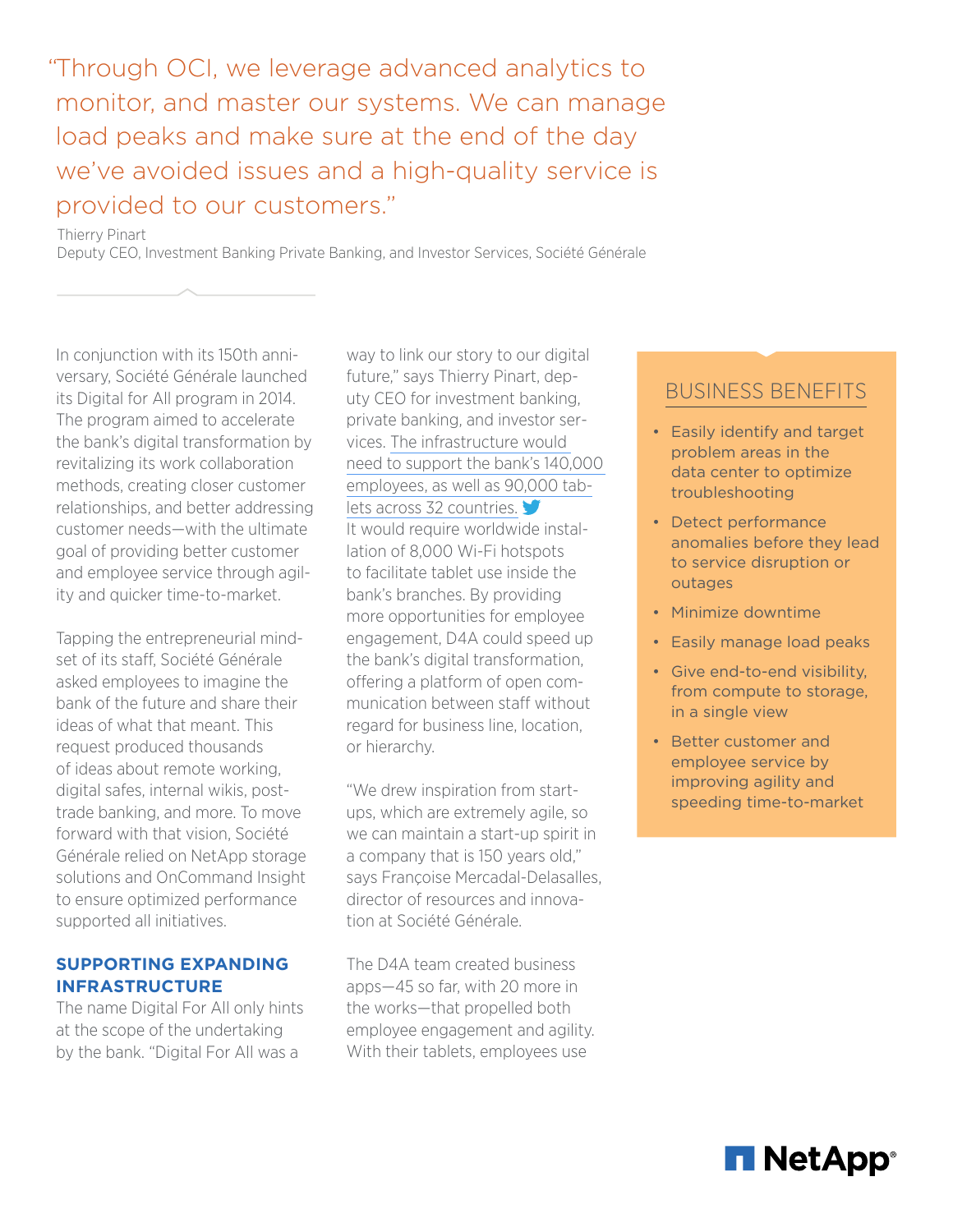## NETAPP STORAGE SOLUTIONS AND ONCOMMAND INSIGHT HELP SOCIÉTÉ GÉNÉRALE PROVIDE "DIGITAL FOR ALL"



apps to access everything from email, company directories, training video access, and conference room reservation tools. "We wanted to equip our employees with the digital tools they needed," Pinart says. "The challenge was to ensure employees used the tools, quickly delivered solutions, and interacted swiftly with our customers."

## **MANAGING RISK, MINIMIZING DOWNTIME**

Building on its 20-year relationship with the bank, and supported by a dedicated team that understands its expectations, constraints, and challenges, NetApp created essential infrastructure in a matter of weeks. "We chose NetApp for the Digital for All program because our relationship was key to its success. The program was executed in a very short time frame. NetApp was efficient in delivering products and solutions to our employees," Pinart says. The huge growth in its digital infrastructure meant the bank had to exchange, store, and archive more data than ever. Société

Générale's IT team understood that delivering on the vision of "Data for All" would require a high-performance tool that could gather data from across the infrastructure, across geographies and give endto-end visibility, from compute to storage, in a single view. ["Through](https://ctt.ec/UYs7C)  [OCI, we leverage advanced ana](https://ctt.ec/UYs7C)[lytics to monitor, and master our](https://ctt.ec/UYs7C)  [systems. We can manage load](https://ctt.ec/UYs7C)  [peaks and make sure at the end of](https://ctt.ec/UYs7C)  [the day we've avoided issues and a](https://ctt.ec/UYs7C)  [high quality service is provided to](https://ctt.ec/UYs7C)  [our customers,"](https://ctt.ec/UYs7C) Pinart says.

OnCommand Insight helps Société Générale proactively identify vulnerabilities and risks to their IT environment. This enables them to avoid mission critical problems and meet key service levels for availability, performance, and utilization. The OnCommand Insight anomaly detection feature offers a proactive monitoring approach, analyzing historical usage to improve intelligence. It detects performance anomalies faster so administrators can react long before service level

"We chose NetApp for the Digital for All program because our relationship was key to its success. The program was executed in a very short time frame. NetApp was efficient in delivering products and solutions to our employees."

Thierry Pinart Deputy CEO, Investment Banking Private Banking, and Investor Services, Société Générale